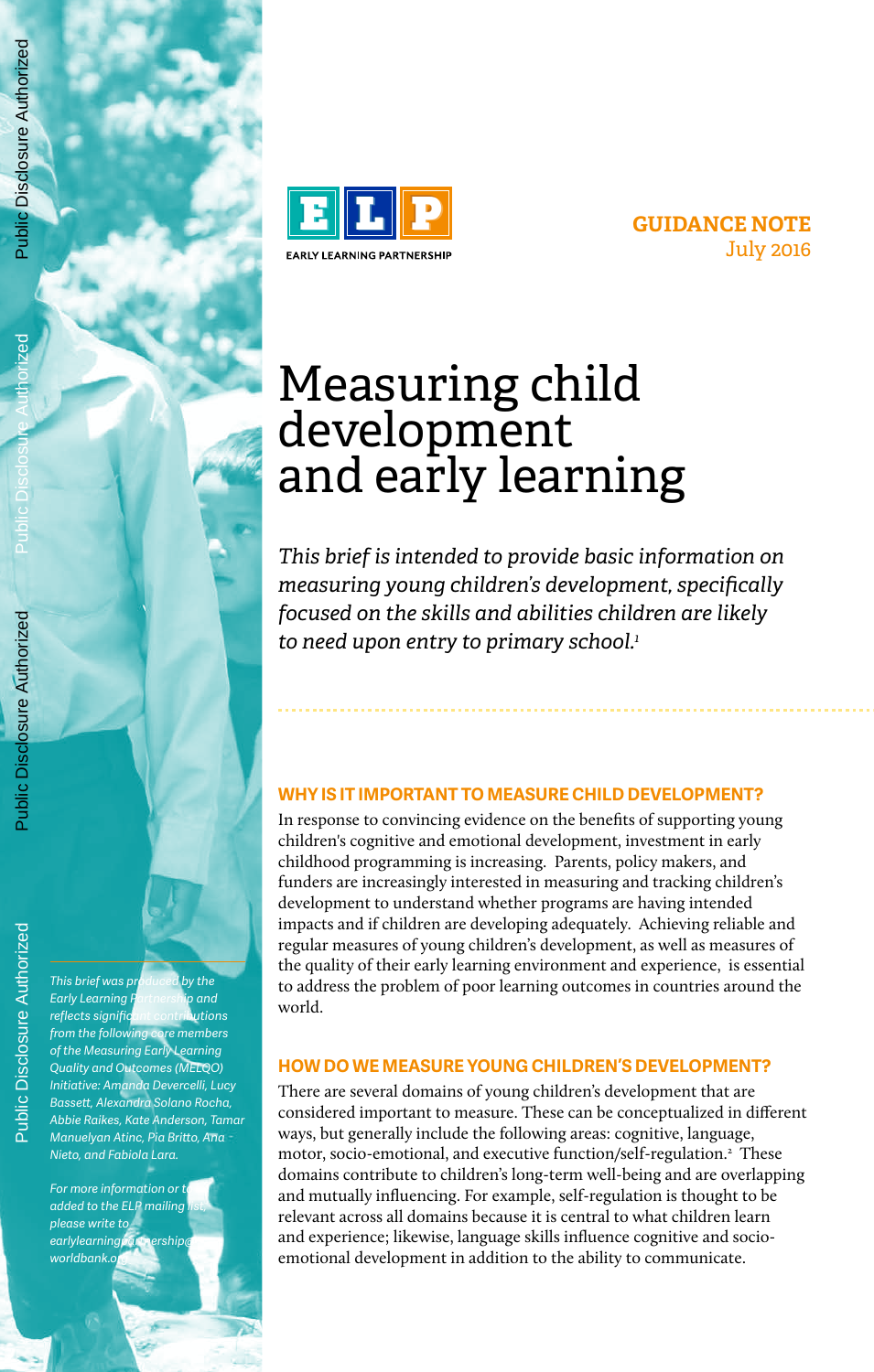Key domains to be considered when measuring young children's development include these<sup>3</sup>:



**Cognitive:** This includes pre-literacy, problem solving, measurement and comparison, analytical thinking, memory, and early mathematical and number sense.



**Language:** This includes a child's knowledge and use of words, both in print and in oral form.

**Motor development:**This includes fine and gross motor skills and measures a child's capacity to control his or her body movements to perform everyday tasks, such as walking, running, or jumping, as well as drawing, writing, holding utensils and picking up objects.



her own feelings and those of others. It also measures children's social interactions and how children manage their behaviors. **Executive function/self-regulation:** This includes self-control

(inhibition and delaying gratification), persistence, and the ability to initiate action and sustain attention.

## *How do we test children's abilities within these domains?*

As elaborated in Table 1, domains are the broad areas to be measured (e.g., self-regulation, social-emotional). Within each domain, there are particular traits or skills to be measured called constructs. These can be things like counting (for early math skills, a subdomain of pre-academic or cognitive skills), or working memory (for self-regulation). Specific survey items are used to measure the constructs, such as a counting test to measure counting skills, or a parent survey question about peer-to-peer interaction.

## *What are the different methods available to collect data on children's development?*

There are a range of methods available to collect data on children's development, each with advantages and disadvantages (see Table 2). Some require more time, some have a higher degree of bias, and others are more costly. By using more than one method, you can triangulate data to increase the strength of the assessment results. However, potential disadvantages of triangulating data are that it can be costly and can sometimes simply yield the same information twice rather than adding considerable value. Some tools use one method only (e.g., just direct assessment), while others use multiple methods.

#### *How do we select an instrument?*

Defining why you are interested in measuring young children's development will help you determine the type of measurement tool needed. The purpose of the measurement will then have implications for the resources, time, and stakeholders to conduct the assessment. As examples: the purpose could be to perform an impact evaluation of an early childhood development intervention; to gather information on particular domain(s) of interest (e.g. to see how ready children are for primary education); to collect data to inform policy (e.g. the degree of development differences across socio-economic groups) or to improve a system or program variable (e.g. teacher instruction); or to diagnose and assess child progress at a population level. A central question is whether

*Different tools are better suited to some purposes; be sure you are clear about the purpose of the measurement effort when you select your tool.*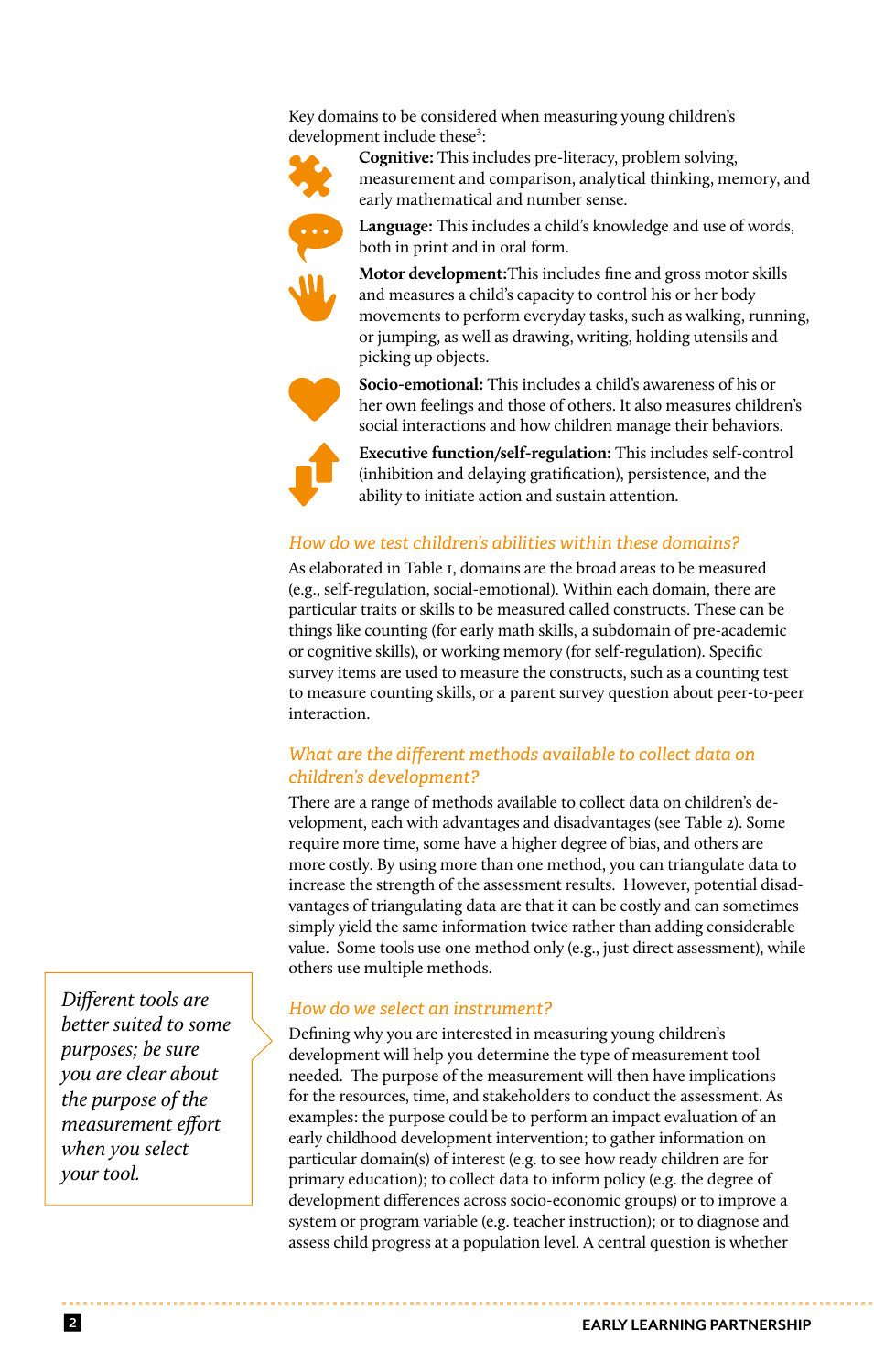# **TABLE 1** Examples of domains, constructs, and items to measure child development outcomes

| <b>DOMAIN</b>                                        | <b>CONSTRUCT</b>             | <b>ITEM NAME</b>                               | <b>DESCRIPTION</b>                                                                                                                                                                                                                                                                                                     |  |  |
|------------------------------------------------------|------------------------------|------------------------------------------------|------------------------------------------------------------------------------------------------------------------------------------------------------------------------------------------------------------------------------------------------------------------------------------------------------------------------|--|--|
| Cognitive or pre-<br>academic (early math<br>skills) | One-to-one<br>correspondence | Producing a set                                | • Twenty items/objects are in front of the child.<br>Ask child to hand you three items.<br>• If child is successful, rearrange the 20 objects randomly.<br>• Ask child to hand you six items.<br>• If child is successful, rearrange the 20 objects randomly<br>again and ask for fourteen items.                      |  |  |
|                                                      |                              |                                                | Stop Rules: If the child cannot give you three items move on to<br>the next item. If the child cannot give you six items move on to<br>the next item.                                                                                                                                                                  |  |  |
|                                                      | Counting                     | Parent survey<br>question about<br>counting    | Enumerator: How high can (name) count?                                                                                                                                                                                                                                                                                 |  |  |
|                                                      |                              | Counting test to<br>measure counting<br>skills | <b>Enumerator: Count as high as you can [stop child at 30]</b>                                                                                                                                                                                                                                                         |  |  |
| Language                                             | Phonemic awareness           | Initial sound<br>identification                | Enumerator: I want you to tell me the beginning sound of<br>each word. (The enumerator goes through a practice round<br>first)<br>What is the first sound in<br>"bed" $/b/$<br>"land" $/$<br>"farm" /f/<br>Stop Rule: If the child does not respond after 4 seconds, mark<br>as "No response" and say the next prompt. |  |  |
| Executive function/<br>self-regulation               | Working memory               | Forward digit span                             | Enumerator: I am going to say a list of numbers. After you<br>hear the numbers, I want you to repeat them after me in<br>the same order. Please listen carefully.<br>16<br>529<br>8314<br>12473                                                                                                                        |  |  |
| Motor development                                    | Fine motor skills            | Drawing a person                               | Give a pencil and paper to the child and say:<br>Enumerator: Let's do some drawing. I'd like you to draw a<br>picture of a girl or a boy standing up. Can you try to draw<br>that?                                                                                                                                     |  |  |
| Socio-emotional<br>development                       | Awareness of feelings        | Understanding<br>feelings                      | Enumerator: Now I have some questions about feelings.<br>Please tell me what makes you feel sad or want to cry?<br>Then ask:<br>Please tell me what kinds of things make you feel happy?                                                                                                                               |  |  |
|                                                      | Peer-to-peer interaction     |                                                | <b>Enumerator: Does (name) show consideration of other</b><br>people's feelings?<br>Does (name) get along with other children s/he plays with?<br>Does (name) offer to help someone who seems to need<br>help?<br>Does (name) comfort or assist another child who is hurt,<br>sick or upset?                           |  |  |

.........................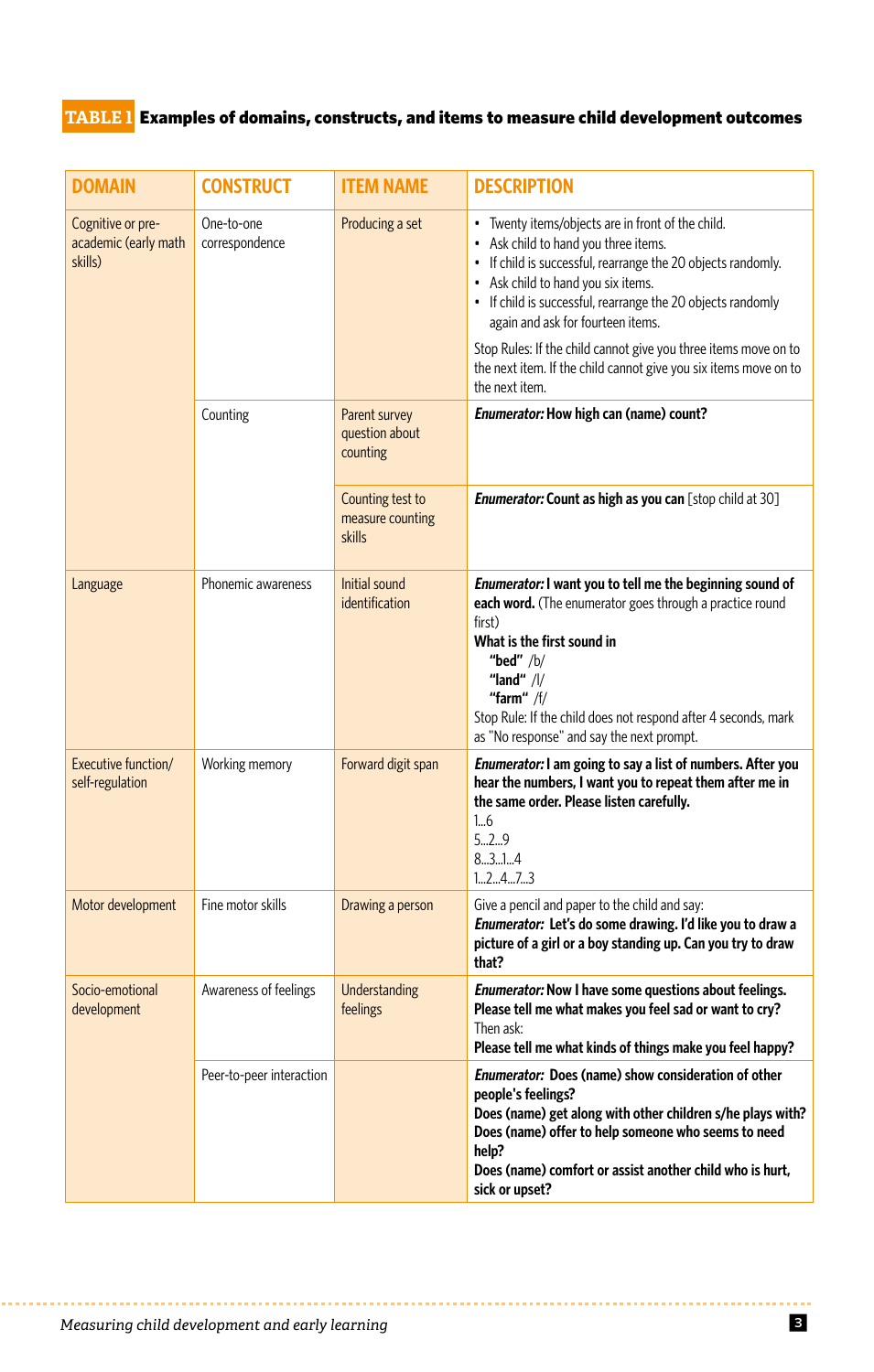## **TABLE 2 Methods to collect data to measure child development**

| <b>METHOD</b>                                  | <b>DESCRIPTION</b>                                                                                                                                                                                                                                                                                                                                                                                                                                                                          | <b>ADVANTAGES</b>                                                                                                                                                                                                                                                                                                                                                   | <b>DISADVANTAGES</b>                                                                                                                                                                                                                                                                                                                                        |
|------------------------------------------------|---------------------------------------------------------------------------------------------------------------------------------------------------------------------------------------------------------------------------------------------------------------------------------------------------------------------------------------------------------------------------------------------------------------------------------------------------------------------------------------------|---------------------------------------------------------------------------------------------------------------------------------------------------------------------------------------------------------------------------------------------------------------------------------------------------------------------------------------------------------------------|-------------------------------------------------------------------------------------------------------------------------------------------------------------------------------------------------------------------------------------------------------------------------------------------------------------------------------------------------------------|
| <b>Direct test</b><br>(or direct<br>assessment | A trained enumerator conducts a<br>one-on-one enumerator-to-child<br>session where a child is required to<br>solve or answer questions in a certain<br>amount of time, sometimes with the<br>use of material provided. This testing,<br>which for preschool children is often<br>framed as a game, can occur in any<br>environment, including a classroom<br>or home visit, but it is important that<br>all children be tested in the same<br>environment to ensure validity of<br>results. | No problems with recall bias<br>$\bullet$<br>No problem with bias of respondent<br>(e.g. parent or teacher)                                                                                                                                                                                                                                                         | Can be difficult to test young<br>$\bullet$<br>children (they may be un-<br>comfortable, distracted, tired,<br>hungry)<br>Requires high level of training<br>of person administering test<br>Tests that contain unfamiliar<br>$\bullet$<br>elements, such as unfamiliar<br>activities or an unfamiliar<br>language, can compromise<br>quality of assessment |
| Parent and/or<br>teacher report                | Someone who knows the child well<br>(e.g. parent or teacher) can provide the<br>enumerator with important information<br>about the child's abilities. Parent<br>and teacher reports should not be<br>considered substitutions for each other,<br>since they each capture a different part<br>of the child's life and interactions with<br>others.                                                                                                                                           | Easy to administer and requires less<br>$\bullet$<br>training than direct assessment<br>There is evidence of correlation with<br>$\bullet$<br>direct assessment<br>May provide valuable information that<br>cannot be acquired in direct assess-<br>ment because parents and teachers<br>have frequent, ongoing observations<br>of children in different situations | • Potential bias due to social<br>desirability (telling the enu-<br>merator what parent or teacher<br>would like child to be able<br>to do)<br>There may be systematic<br>differences in interpretation<br>across cultures<br>Parent may not be able to ac-<br>٠<br>curately report child's abilities                                                       |

#### **BOX 1**

#### **RELIABILITY & VALIDITY**

**Reliability** refers to the extent to which a test will consistently provide similar scores when and if administered to a child or group of children over time.

**Validity** refers to how well a test or assessment measures what it intends to measure.

**Concurrent validity** refers to the extent to which the results of measurement correspond to those of a previously established measurement for the same construct.

**Predictive validity** refers to the extent to which results of a test are related to later performance that the test was designed to predict.

the content of the tool is aligned with the goal of measurement, and whether the tool is specific enough to pick up changes in particular skills or designed for use across an entire population.

It is important to keep in mind that the tools to measure child development should have reliable and valid measures (see Box 1). When adapting items for cultural context, you cannot assume that the reliability and validity of the original items will be automatically passed on to the adapted items. Instead, expert guidance will likely be needed to ensure the reliability and validity of the modified tool. For example, when the item "number of friends a child can name" is used in some countries, it effectively represents the construct of socio-emotional development, but in another country this may not be the case; instead, the item could better reflect language ability rather than social understanding. Tools should also have good concurrent validity (measurement results correlate with other established measures) and predictive validity (results are related to later performance).

See Annex I for examples of commonly used tools, the domains they measure, countries where they have been used, estimated costs and further contact information. All of the scales featured have been validated, used in more than one developing country, adapted on more than one occasion to be culturally appropriate, and translated into more than one language.

Annex 2 shares information on the Measure of Development of Early Learning (MODEL), which includes modules and support for countries to measure early learning in a globally comparable way.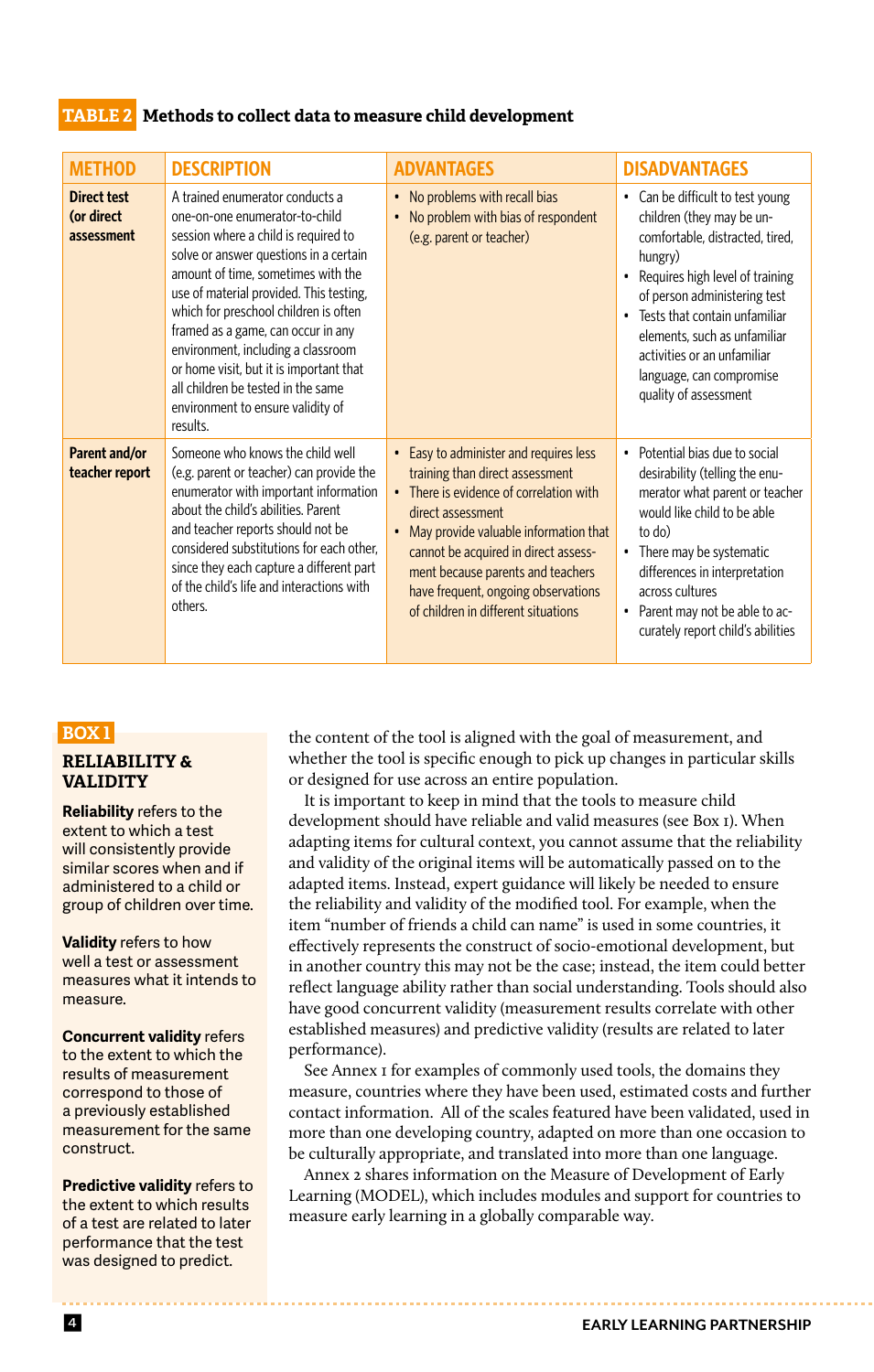#### *Key considerations when choosing an instrument to measure children's early learning and development*

- Has the instrument been used before for the purpose you've defined?
- What is the purpose of the measurement exercise?
- Was the tool designed for use in the country or region where you are working, or will you need to adapt the tool to country context, culture, language, etc.?
- Has the tool been validated, meaning that there is evidence that what it measures is important for children's development over time?
- How much does the tool cost? Do you need permission to use it? Are there copyright issues to consider? The Bayley Scales, the Denver Development Tests, and the Woodcock-Johnson are some examples of tests that are strictly protected by copyrights. There are also cases where only a licensed psychologist can purchase the tests from the publishing companies.
- Conducting the same assessment repeatedly can give valuable information on trends in child development. Will your project have funds to use the same tool more than once to track progress over time?

#### *How can we integrate child development measurement into a national monitoring system?*

Many countries are seeking ways to use measurement of child development within the context of national policy planning. This could include purposes such as informing standard setting, influencing decisions about resource allocation, and/or quality improvement. It is important to align or integrate the assessment efforts into a national monitoring system.

Key questions to consider include these:

- Is there a unit in government that is intimately involved in the design and delivery of the first effort and through this has capacity (and willingness and mandate) to maintain and carry the work forward?
- What information system is currently in use and available in-country? For example, can you integrate indicators of child development into an existing child monitoring system? Can indicators of preschool classroom quality be integrated into school census efforts that are ongoing and channeled into a national education management information system (EMIS)?
- Who is available in-country to collect data regularly over time? Potential sources include local education or health officials who already inspect education facilities or assess children's development (such as district education officers, home visiting professionals, community health workers). Local university graduate students are another source which could be developed through a partnership with a unit in a local university. Training recurrently available workers or forming partnerships with key institutions could facilitate sustainable and ongoing utilization of the data and tool(s).
- Are there other related data collection efforts being carried out with which you could align your effort? Is there an upcoming education survey or assessment that you could leverage? For example, if an Early Grade Reading Assessment (EGRA) is carried out in the country every three years, could you attach to it? Are there household surveys (DHS, MICS, etc.) with which you could align?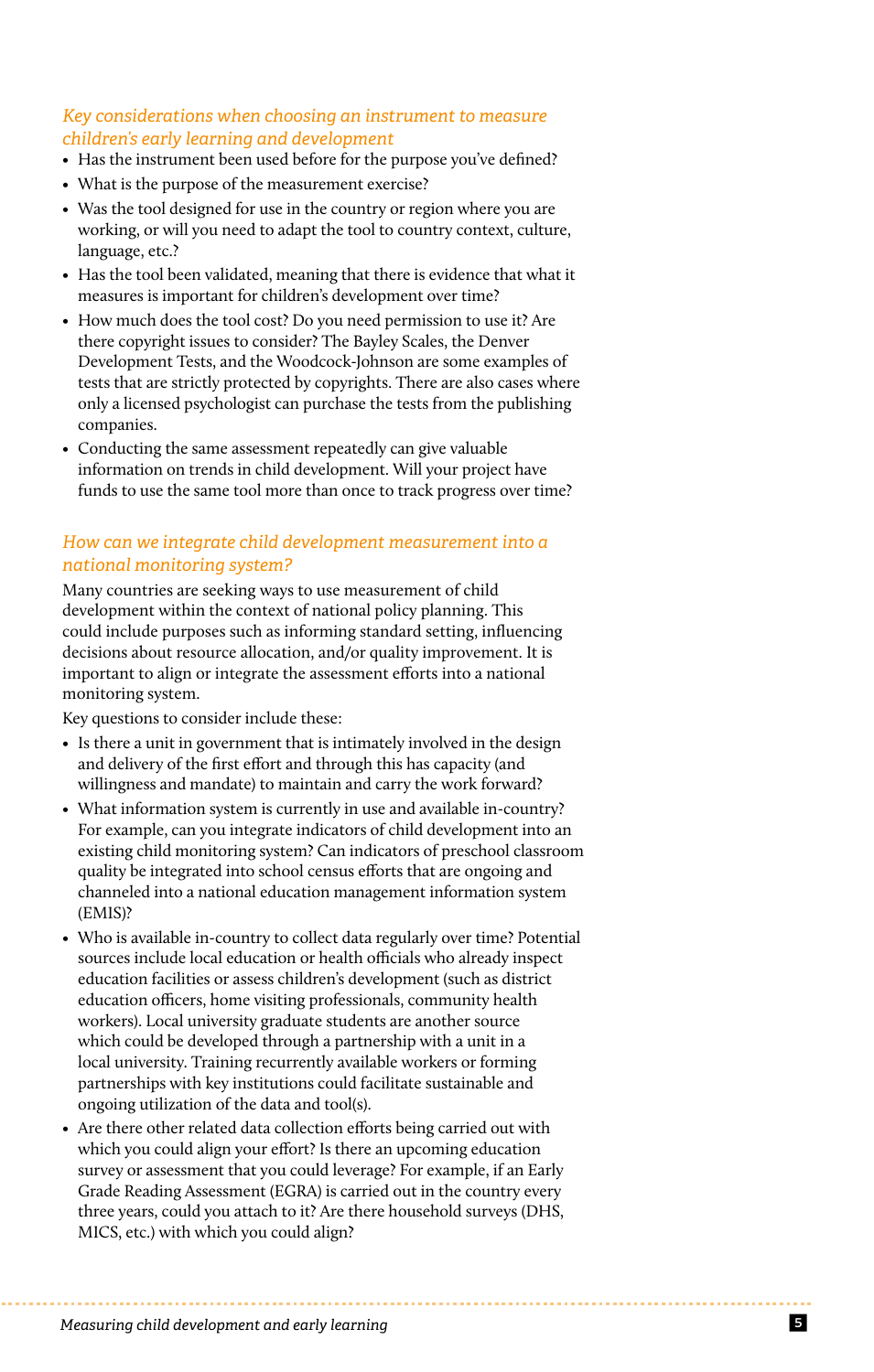#### *How much will an early learning assessment cost and how long will it take?*

Budgets and timelines can vary significantly (from US\$60,000- US\$500,000 ) depending on the country context, tool, sample size, and, especially, the purpose of measurement. For example, measurement for project evaluation would be slightly less expensive than measurement for a nationally representative study, which involves more and longer decision-making steps with government as well as more adaptation to reflect national curriculum and standards. Table 3 shows the types of budget items needed to prepare for and implement an early childhood assessment, with examples from both a project evaluation and a nationally representative study.

|                                              | <b>TASK</b>                                                                                                                      | <b>ESTIMATE OF</b><br><b>TIME NEEDED</b>         | <b>COUNTRY A</b><br>(PROJECT EVALUATION)          | <b>COUNTRY B</b><br>(NATIONALLY<br><b>REPRESENTATIVE</b><br>STUDY) |  |
|----------------------------------------------|----------------------------------------------------------------------------------------------------------------------------------|--------------------------------------------------|---------------------------------------------------|--------------------------------------------------------------------|--|
| <b>PREPARATION</b>                           | Preliminary meeting                                                                                                              | 1-4 days, including<br>planning and<br>execution | 500                                               | 1,000                                                              |  |
|                                              | Expert time for adaptation <sup>a</sup>                                                                                          | 10 days (often<br>$-$ \$400-600/day)             | 2,000                                             | 6,000                                                              |  |
| <b>ADAPTATION</b>                            | Local meeting(s) (including per<br>diems, space, pre-piloting, etc.)                                                             | 5 days                                           | 1,000                                             | 1,000                                                              |  |
|                                              | Translation of tools                                                                                                             | Depends on<br>language, length<br>of tool        | 3,000                                             | 7,500                                                              |  |
|                                              | International expert time for<br>training (master trainers)                                                                      | 10 days (often<br>$-$ \$400-600/day)             | 10,000                                            | 10,000                                                             |  |
| <b>TRAINING</b>                              | Travel (experts, TTL, etc.)                                                                                                      | 1 week mission for<br>each participant           | 20,000                                            | 20,000                                                             |  |
|                                              | Space rental, materials, etc.                                                                                                    | Depends on<br>country                            | 44,000<br>(firm contract)                         | 80,000                                                             |  |
| <b>DATA</b><br><b>COLLECTION,</b>            | Data collection (transport,<br>enumerators' salary/per diem, <sup>b</sup><br>etc.), materials (tablets,<br>questionnaires, etc.) | Depends on<br>country                            | 44.000<br>(sample size <sup>c</sup> 150 children) | 120,000 <sup>d</sup><br>(sample size<br>1,000 children)            |  |
| <b>ANALYSIS, AND</b><br><b>DISSEMINATION</b> | Data analysis <sup>e</sup> and report<br>writing                                                                                 | $-4-6$ weeks                                     | 8.000                                             | 10,000                                                             |  |
|                                              | <b>Dissemination</b>                                                                                                             | 1 event (\$1,000-<br>3,000                       | 1,000                                             | 3,000                                                              |  |
| <b>OTHER</b>                                 | <b>General TTL travel</b>                                                                                                        | 1-4 missions in one<br>year                      | 5.000                                             | 15,000                                                             |  |
| <b>TOTAL</b>                                 |                                                                                                                                  |                                                  | 91,000                                            | 190,000                                                            |  |

#### **TABLE 3** Sample budget (in USD)

a Includes time to update tools and prepare manual, if needed.

b Depends on enumerators' level of training required.

c Note this is NOT a representative sample.

<sup>d</sup> Note this amount can vary *greatly* depending on the country context, transportation costs, etc.

e Can include psychometric analysis, statistical analysis, etc.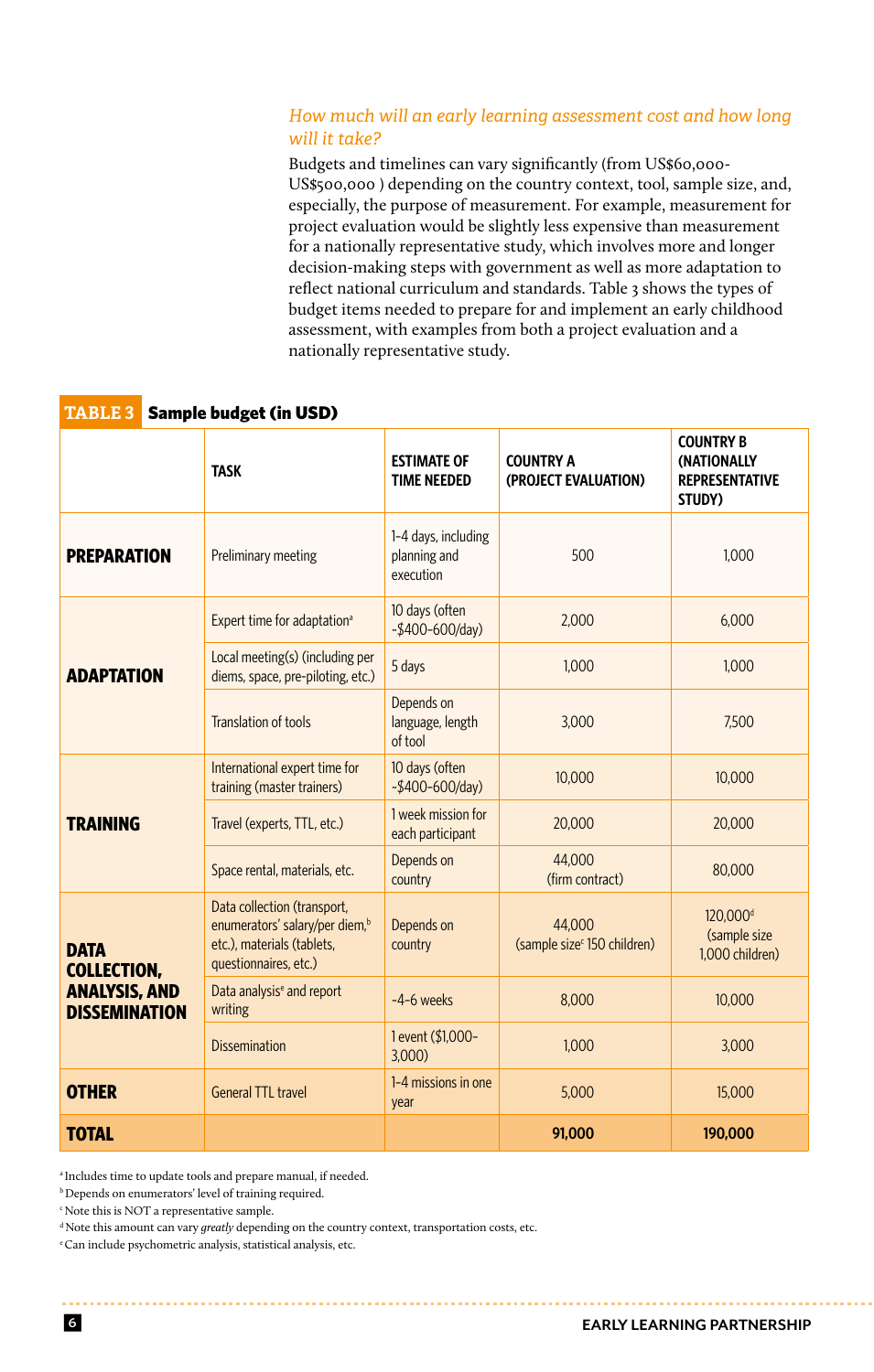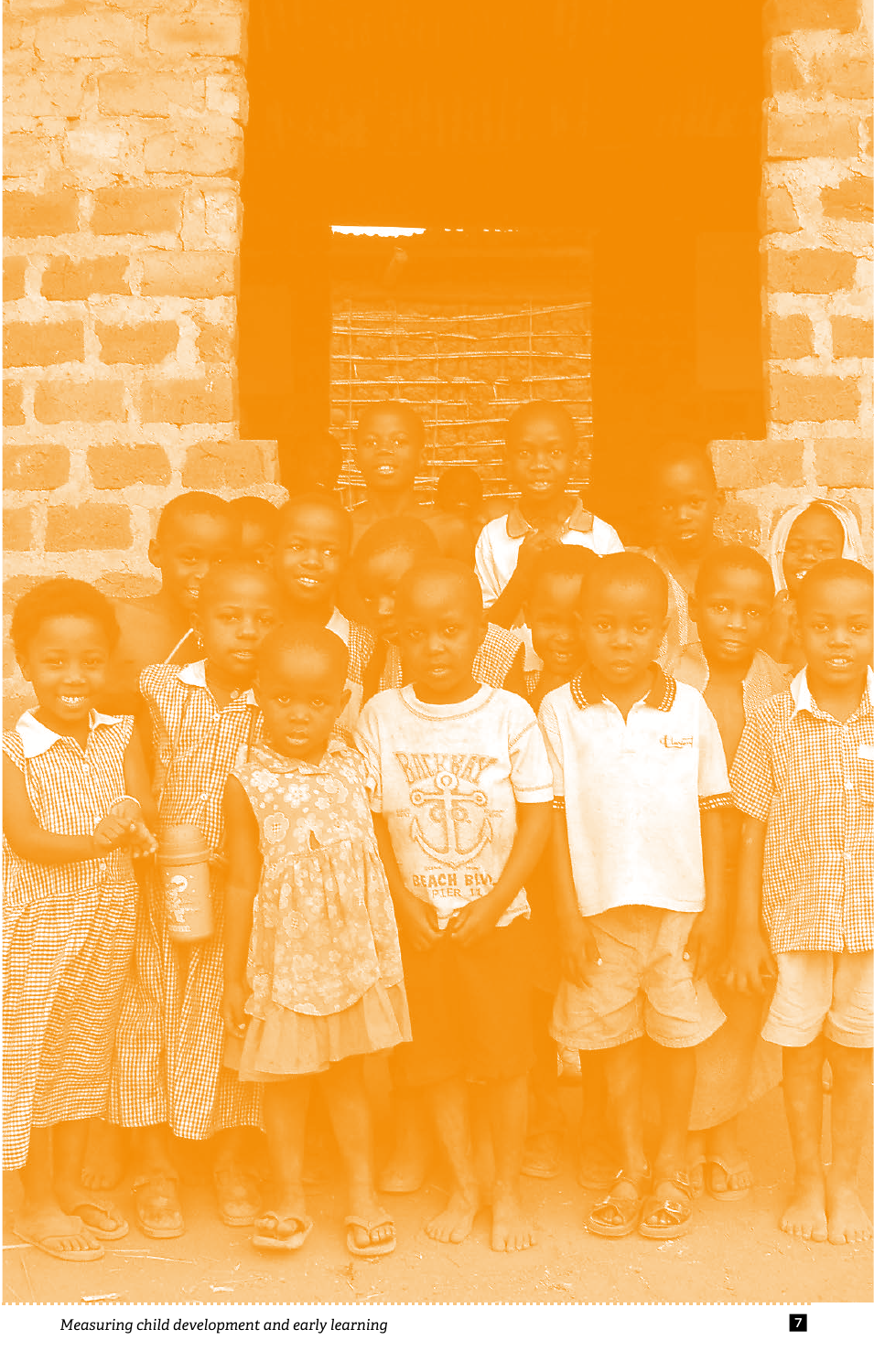| <b>Approximate timeline</b><br><b>TABLE</b>                                              |                                                                                                                                                                                                                                                  | <b>MONTH1</b>             | <b>MONTH 2</b>   | <b>MONTH3</b> |
|------------------------------------------------------------------------------------------|--------------------------------------------------------------------------------------------------------------------------------------------------------------------------------------------------------------------------------------------------|---------------------------|------------------|---------------|
|                                                                                          | Hold meeting(s) to identify main research questions of<br>government (local/regional/global experts)                                                                                                                                             | $\boldsymbol{\mathsf{X}}$ |                  |               |
|                                                                                          | Appoint task force or focal point from government                                                                                                                                                                                                | $\boldsymbol{x}$          |                  |               |
|                                                                                          | Review existing curriculum and service delivery<br>standards and align with assessment domains                                                                                                                                                   |                           | $\boldsymbol{x}$ |               |
|                                                                                          | Propose study design based on government priorities                                                                                                                                                                                              |                           | $\boldsymbol{x}$ | X             |
| <b>LAUNCH AND</b><br><b>PLANNING</b>                                                     | Map out project timeline and budget                                                                                                                                                                                                              |                           | X                | X             |
|                                                                                          | Write and release ToR for data collection                                                                                                                                                                                                        |                           |                  |               |
|                                                                                          | Get ethical approval as needed                                                                                                                                                                                                                   |                           |                  |               |
|                                                                                          | Gather necessary background data for sampling<br>purposes                                                                                                                                                                                        |                           |                  |               |
|                                                                                          | Select contractors and finalize terms of contract                                                                                                                                                                                                |                           |                  |               |
|                                                                                          | Translate and back-translate tools                                                                                                                                                                                                               |                           |                  |               |
| <b>ADAPTATION AND</b><br><b>PRE-FIELD TESTING</b>                                        | Hold in-person meeting(s) with national experts<br>(including curriculum developers, academics conducting<br>ECD research, school inspectorate (or equivalent)) to<br>adapt items/measures and align with curriculum                             |                           |                  |               |
|                                                                                          | Test tools on small sample and further revise and adapt<br>tools as needed                                                                                                                                                                       |                           |                  |               |
|                                                                                          | Train enumerators for data collection (training<br>should include access to children and classrooms so<br>enumerators can practice using the instruments)                                                                                        |                           |                  |               |
| <b>PILOTING/DATA</b><br><b>COLLECTION</b>                                                | Collect data                                                                                                                                                                                                                                     |                           |                  |               |
|                                                                                          | Clean data                                                                                                                                                                                                                                       |                           |                  |               |
|                                                                                          | Analyze findings                                                                                                                                                                                                                                 |                           |                  |               |
|                                                                                          | Synthesize findings in easily digestible reports for<br>different audiences                                                                                                                                                                      |                           |                  |               |
| <b>ANALYSIS AND</b><br><b>SYNTHESIS OF</b><br><b>RESULTS AND</b><br><b>DISSEMINATION</b> | Distill findings for policymakers based on current policy<br>plans                                                                                                                                                                               |                           |                  |               |
|                                                                                          | Disseminate findings through meetings and other<br>events with national policy makers, academics, civil<br>society, donor partners, regional/district education<br>officials, teachers/principals/school managers, and<br>parents/general public |                           |                  |               |
|                                                                                          | Make findings accessible/understandable for teachers<br>and parents, etc.                                                                                                                                                                        |                           |                  |               |

*Note: Table 4 is an approximate timeline for a national monitoring or research study. Impact evaluations might not need to go through all of these steps unless they are closely tied to curricula. The timeline is meant to be illustrative of the steps needed to undertake the measurement process and how this would be sequenced over a one-year period. In reality, depending on the specifics of the country measurement objective, the steps could be combined or expanded and could happen more or less quickly than noted in Table 4.*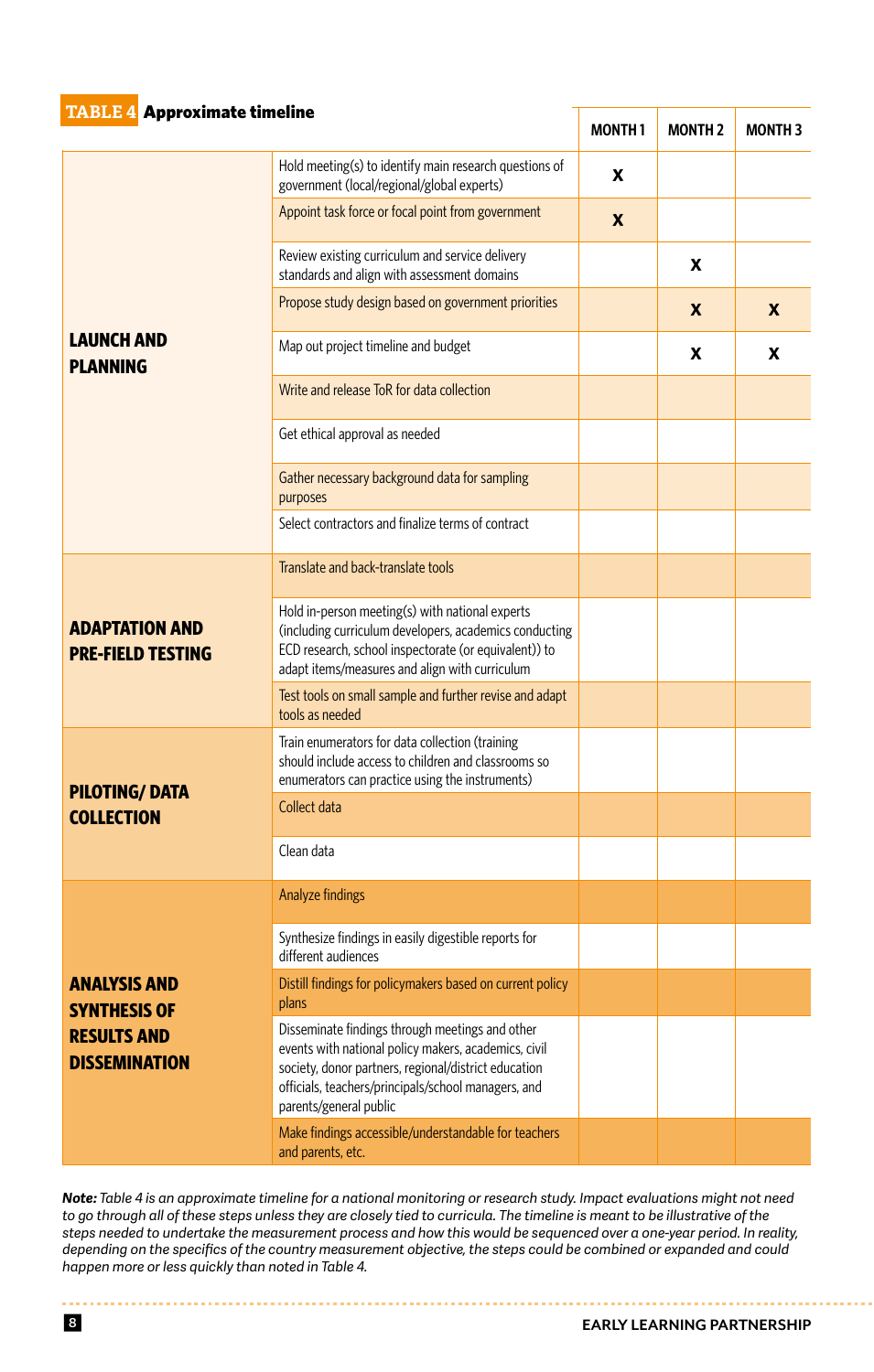| <b>MONTH4</b>             | <b>MONTH 5</b>     | <b>MONTH 6</b>     | MONTH 7      | MONTH 8      | MONTH 9                   | MONTH 10                  | $M$ ONTH 11 $M$ MONTH 12 |  |
|---------------------------|--------------------|--------------------|--------------|--------------|---------------------------|---------------------------|--------------------------|--|
|                           |                    |                    |              |              |                           |                           |                          |  |
|                           |                    |                    |              |              |                           |                           |                          |  |
|                           |                    |                    |              |              |                           |                           |                          |  |
|                           |                    |                    |              |              |                           |                           |                          |  |
|                           |                    |                    |              |              |                           |                           |                          |  |
|                           |                    |                    |              |              |                           |                           |                          |  |
| $\boldsymbol{\mathsf{X}}$ |                    |                    |              |              |                           |                           |                          |  |
|                           |                    |                    |              |              |                           |                           |                          |  |
| $\boldsymbol{\mathsf{X}}$ |                    |                    |              |              |                           |                           |                          |  |
| $\boldsymbol{\mathsf{X}}$ |                    |                    |              |              |                           |                           |                          |  |
| $\pmb{\mathsf{x}}$        | $\pmb{\mathsf{X}}$ | $\pmb{\mathsf{X}}$ |              |              |                           |                           |                          |  |
| $\mathbf{x}$              |                    |                    |              |              |                           |                           |                          |  |
|                           |                    |                    |              |              |                           |                           |                          |  |
|                           | $\pmb{\mathsf{X}}$ |                    |              |              |                           |                           |                          |  |
|                           |                    | $\mathbf{X}$       | $\mathbf{x}$ |              |                           |                           |                          |  |
|                           |                    |                    |              |              |                           |                           |                          |  |
|                           |                    |                    | $\mathbf{x}$ |              |                           |                           |                          |  |
|                           |                    |                    |              | $\mathbf{X}$ | $\boldsymbol{\mathsf{X}}$ |                           |                          |  |
|                           |                    |                    |              |              | $\boldsymbol{\mathsf{X}}$ |                           |                          |  |
|                           |                    |                    |              |              |                           | $\boldsymbol{\mathsf{X}}$ |                          |  |
|                           |                    |                    |              |              |                           |                           |                          |  |
|                           |                    |                    |              |              |                           |                           | $\pmb{\mathsf{X}}$       |  |
|                           |                    |                    |              |              |                           |                           | $\mathbf{X}$             |  |
|                           |                    |                    |              |              |                           |                           |                          |  |
|                           |                    |                    |              |              |                           |                           |                          |  |
|                           |                    |                    |              |              |                           |                           |                          |  |
|                           |                    |                    |              |              |                           |                           |                          |  |

.......................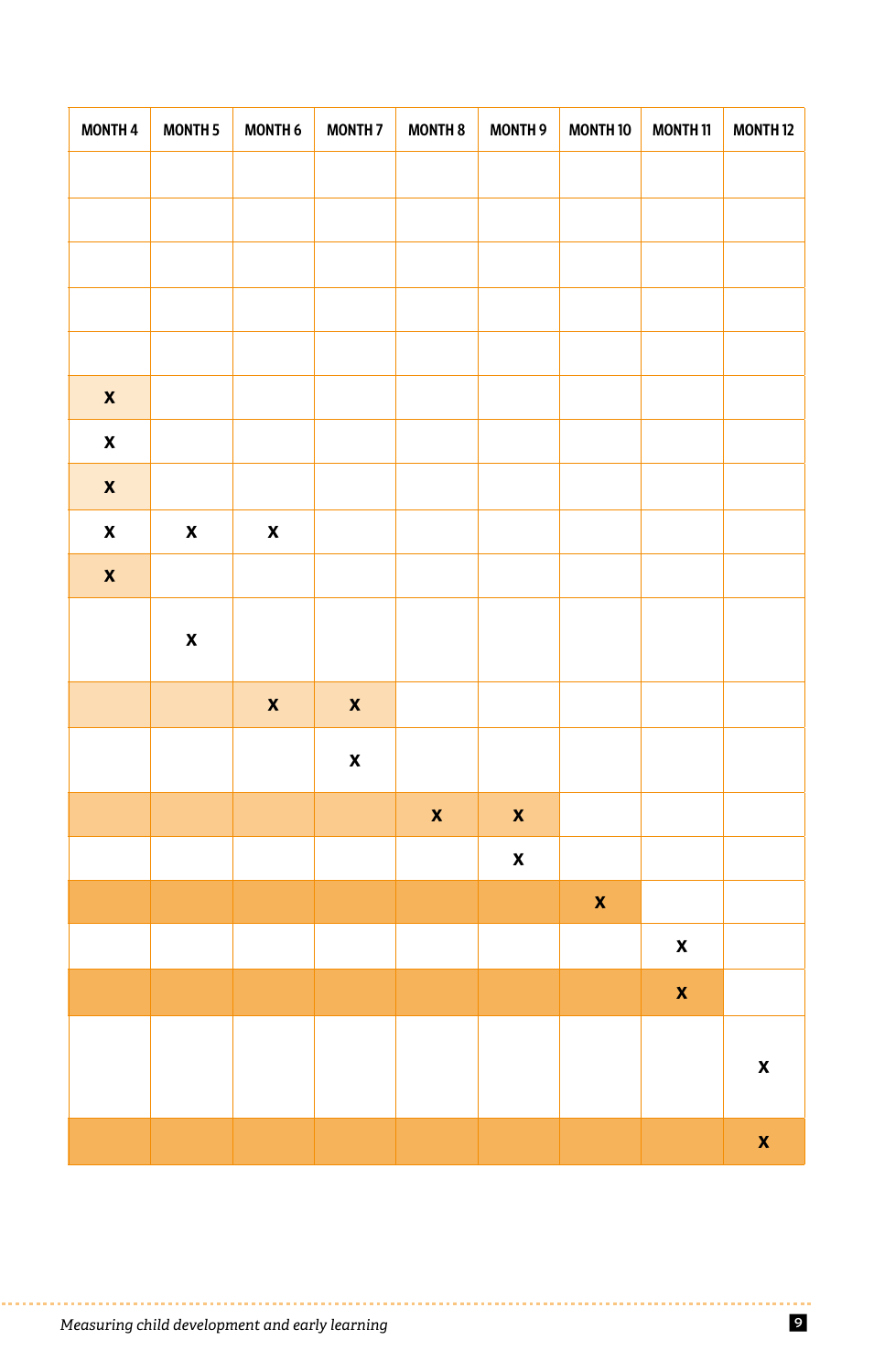# **HELPFUL TIPS**

*1. Get multiple stakeholders involved*  It is highly recommended to engage a variety of stakeholders in the measurement process. For adaptation, this may imply local experts such as curriculum developers, academics conducting ECD research, and school inspectors. More broadly, school administrators or service providers where the tool will be implemented, as well as parents, teachers, and government officials, should all be informed of the assessment. In some settings, special permits may be needed in order to conduct assessments, so exploring this and ensuring that all necessary stakeholders are included in the process will reduce the chances of having to take backward steps.



#### *2. Make sure study design is informed by country issues*

A robust preparation process that takes into account country priorities, upcoming policy decisions, and political economy issues is essential to ensure that results will be useful for decision-making. Even if this process takes additional time at the outset, it will pay off in the usefulness and relevance of the results.

*3. Adapt tools* The tools presented here can be applied in a number of settings, but they should be adapted to be fully responsive to local values and context. Adaptation may involve translation or item modification, for example.

*4. Test tools and make any necessary changes*

Testing is critical to ensure that a tool functions well and is reliable and valid in your context. Some things to consider during testing include the level of testers' training, test environment, and test procedures (e.g. allowing time for children to get comfortable before starting). It is also useful to document the experience to see if any changes are needed. For instance, the tool may take longer than expected to administer and need to be shortened or an indicator could be poorly received or not culturally appropriate. This is the time to tweak and improve the tool before it is used as a final product.

# *5. Do not use tests for screening or denying access to learning opportunities*

While measurement in early childhood is a potentially helpful tool, it is critical that measurement not be used as a screening process or high-stakes test that could deny some children access to further schooling or services. The implications of a tool that might label a child as "special needs" should be carefully considered, particularly if services are not available to help children with special needs.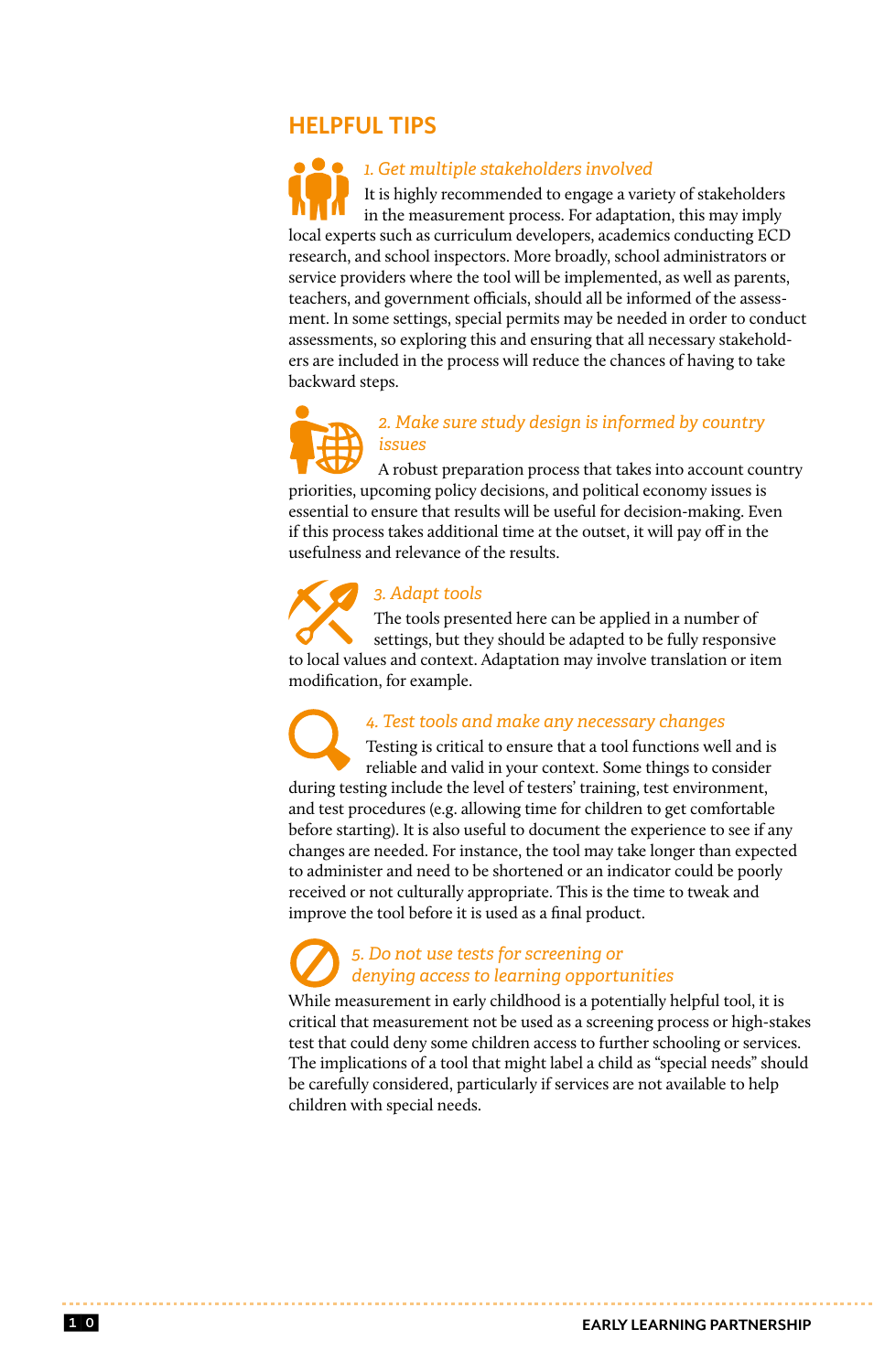*6. Ensure enumerators have appropriate skills* Enumerators should be fluent in the language spoken in the communities they will be visiting, should have some familiarity with the education system in the country, and must be comfortable speaking and interacting with young children, school staff and parents, since they will have to conduct interviews and guide focus groups.

*7. Get the results out to a broad range of stakeholders*

Just as it is important to involve stakeholders at the beginning of the process to define priorities and buy in to the process, it is critical to share results with different types of audiences at different levels. This includes national policy makers and academics, civil society, donor partners, regional/district education officials, teachers/principals/school managers, and parents/general public. For some subgroups (e.g. teachers, parents), it may be necessary convey the findings in a different way to ensure they are understandable.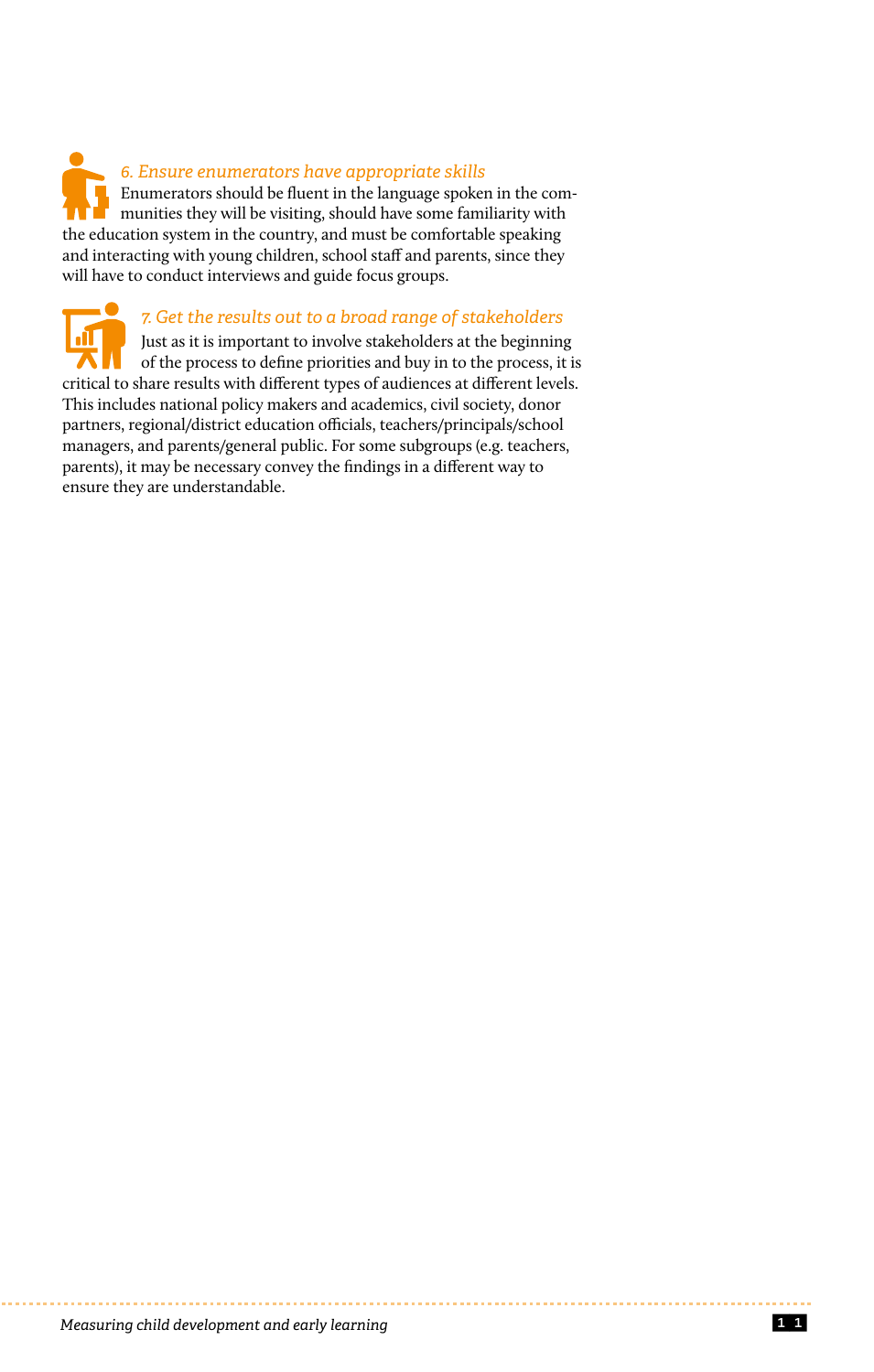# **ANNEX 1 Selected tools to measure children's early learning and development outcomes**

*Note that all of the scales featured have been validated, used in more than one developing country, adapted on more than one occasion to be culturally appropriate, and translated into more than one language.*

| <b>TOOL</b>                                                                                                                      | <b>DESCRIPTION</b>                                                                                                                                                                                                                                                                                        | <b>DOMAINS</b>                                                                                                                                                                                                                              |
|----------------------------------------------------------------------------------------------------------------------------------|-----------------------------------------------------------------------------------------------------------------------------------------------------------------------------------------------------------------------------------------------------------------------------------------------------------|---------------------------------------------------------------------------------------------------------------------------------------------------------------------------------------------------------------------------------------------|
| <b>ASQ (Ages and Stages</b><br><b>Questionnaire)</b>                                                                             | The ASQ is an assessment used by parents, teachers or<br>caregivers for children ages 3 months to 5 years old. It is<br>a parent-teacher self-report, with the assessments being<br>administered in children's natural environments.                                                                      | Socio-emotional, motor, and cognitive development                                                                                                                                                                                           |
| <b>Bayley Scales of Infant</b><br><b>Development</b>                                                                             | This is a direct assessment that requires a trained<br>enumerator to be administered.                                                                                                                                                                                                                     | Motor, language, and socio-emotional development                                                                                                                                                                                            |
| <b>EDI (Early Development</b><br>Instrument)                                                                                     | EDI is a checklist of approximately 100 items,<br>completed by educators, applicable for children 4-7<br>years old, developed to facilitate population-based<br>assessment.                                                                                                                               | Health and well-being, language and cognitive skills, and<br>socio-emotional development                                                                                                                                                    |
| <b>Early Human Capacity</b><br>Index (eHCl)                                                                                      | eHCI is a survey instrument for children 3-5 that can be<br>completed by the child's teacher, caregiver or parent.<br>Can be used for impact evaluations as well as population<br>monitoring.                                                                                                             | Verbal communication, approaches to learning<br>(including perseverance, numbers and concepts),<br>cultural knowledge, literacy (reading and writing), and<br>social and emotional skills.                                                  |
| <b>East Asia Pacific Early</b><br><b>Child Development Scales</b><br>(EAP-ECDS)                                                  | This tools aims to assess the holistic development of<br>children aged 3-5.                                                                                                                                                                                                                               | Cognitive development; socio-emotional development;<br>motor development; language and emergent literacy;<br>health, hygiene, and safety; cultural knowledge and<br>participation; and approaches to learning                               |
| <b>IDELA</b> (International<br><b>Development Learning</b><br>Assessment)                                                        | IDELA is a direct child assessment that measures early<br>learning and development for children ages 3.5 to 6 years<br>with an accompanying questionnaire to assess the home<br>learning environment.                                                                                                     | Motor skills, early language and literacy, early numeracy/<br>problem solving, socio-emotional development, and<br>approaches to learning                                                                                                   |
| <b>MODEL</b><br>(Measurement<br>of Development and<br><b>Early Learning)</b>                                                     | The primary purpose of MODEL is to aid in the<br>measurement of groups of children (e.g. at the<br>population level) for child development/learning. It<br>can be used for children ages 3 to 7, and data can be<br>collected using a parent and/or teacher report and a<br>direct assessment instrument. | Socio-emotional skills, pre-academic skills such as<br>language, pre-literacy and pre-numeracy, and executive<br>function                                                                                                                   |
| <b>PRIDI (Inter-American)</b><br><b>Development Bank's</b><br><b>Regional Project on Child</b><br><b>Development Indicators)</b> | PRIDI collects data on children ages 24-59 months<br>old. The survey, administered in households, includes<br>approximately 22 items.                                                                                                                                                                     | Cognitive, language, motor, and socio-emotional<br>development. The first three domains are measured<br>via direct child observation; the socio-emotional<br>development is measured through a maternal or main<br>caregiver questionnaire. |
| <b>PPVT (Peabody Picture</b><br><b>Vocabulary Test)</b>                                                                          | This is a verbal assessment for children ages 2 years 6<br>months to adulthood (90+years). It can be administered<br>by anyone with familiarity with scoring and testing<br>materials, and no formal training in psychometrics is<br>needed.                                                              | Language (vocabulary and verbal abilities)                                                                                                                                                                                                  |
| Woodcock-Johnston/<br>Munoz                                                                                                      | This tool is a direct assessment test that measures<br>children and adults ages ages 2 years 6 months to<br>adulthood. The tool is administered by examinators/<br>enumerators.                                                                                                                           | Cognitive development                                                                                                                                                                                                                       |

. . . . . . . . . . . . . . .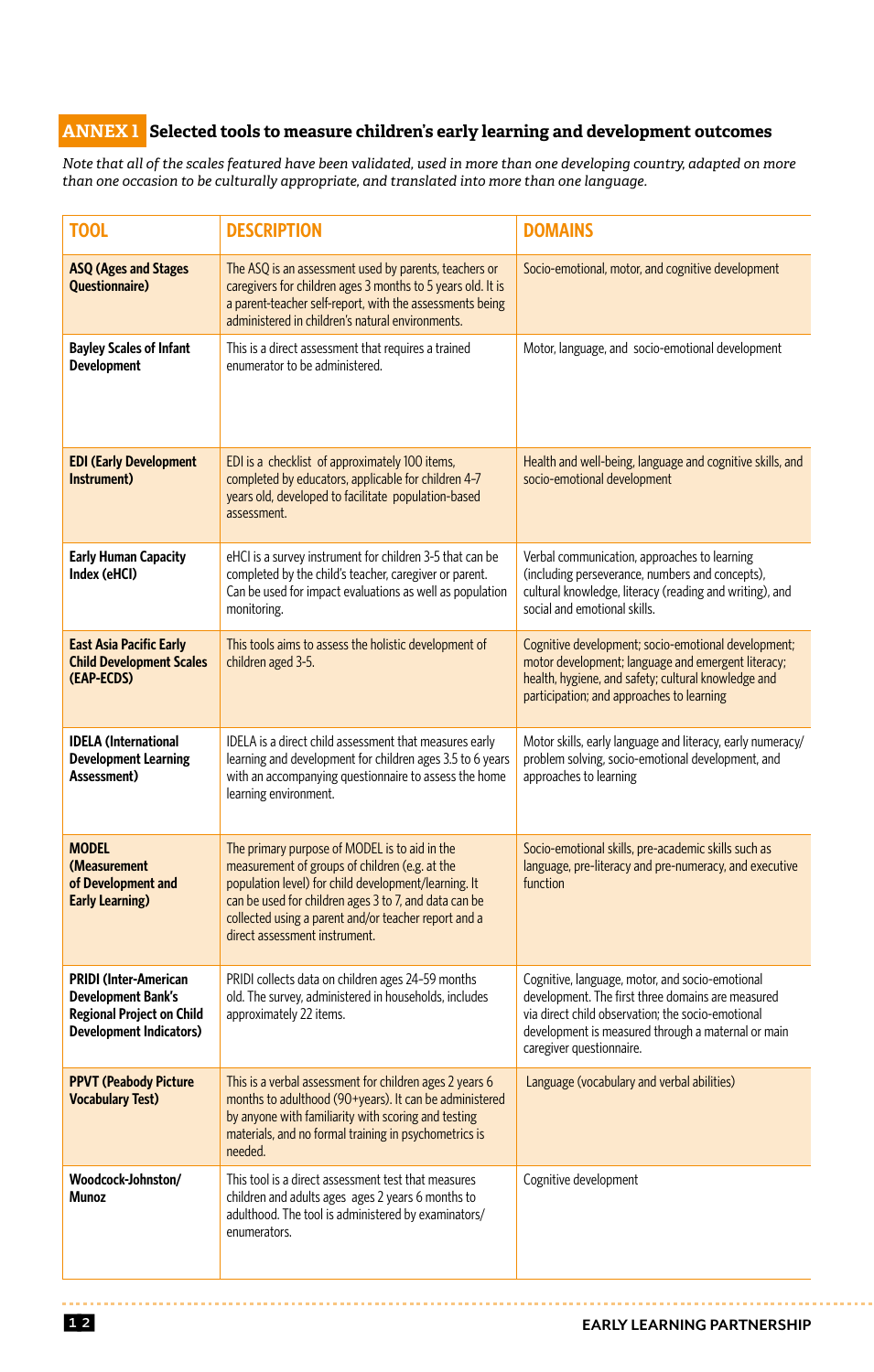| <b>LENGTH</b>                                                                                                                                                | <b>COST</b>                                                                                                                                 | <b>COUNTRIES</b>                                                                                                                                                                                             | <b>CONTACT</b>                                                                                                                                                                                              |
|--------------------------------------------------------------------------------------------------------------------------------------------------------------|---------------------------------------------------------------------------------------------------------------------------------------------|--------------------------------------------------------------------------------------------------------------------------------------------------------------------------------------------------------------|-------------------------------------------------------------------------------------------------------------------------------------------------------------------------------------------------------------|
| 30 items and takes 10-20<br>minutes to administer                                                                                                            | US\$199 for 19 questionnaires<br>and scoring sheets                                                                                         | Canada, Ecuador, United States,<br>among others. It is available in<br>English, Spanish, French and Korean.                                                                                                  | <b>Brookes Publishing:</b><br>www.brookespublishing.com                                                                                                                                                     |
| From 25-35 minutes for<br>children under 15 months<br>and 60 minutes for children<br>15-42 months                                                            | US\$1.135 for a set of 25<br>questionnaires and scoring<br>sheets                                                                           | Used in nearly 30 countries,<br>including Argentina, Bangladesh,<br>China, Egypt, Ethiopia, Indonesia,<br>Italy, Jamaica, Poland, and Turkey.<br>Versions of the test can be found in<br>multiple languages. | Harcourt Assessment:<br>www.psychcorp.com                                                                                                                                                                   |
| 7 to 20 minutes to administer                                                                                                                                | Approx. 150 USD for license to<br>use; costs free/negotiable                                                                                | Versions of the test can be<br>found in Australia, Canada, Chile,<br>Egypt, England, Holland, Jamaica,<br>Kenya, Kosovo, Mexico, Moldova,<br>Mozambique, New Zealand, USA.                                   | Magdalena Janus: janusm@mcmaster.ca<br>Ashley Gaskin: agaskin@mcmaster.ca<br>https://edi.offordcentre.com                                                                                                   |
| Less than 10 minutes                                                                                                                                         | Free                                                                                                                                        | Tonga, Samoa, Tuvalu, Kiribati, Laos,<br>China, Peru, Brazil, and Australia.                                                                                                                                 | Sally Brinkman: sally.brinkman@<br>telethonkids.org.au                                                                                                                                                      |
| Full version has 85 items and<br>takes 45-60 minutes; short-<br>form has 33 items and takes<br>less than 30 minutes.                                         | Contact Nirmala Rao nrao@<br>hku.hk and Evelyn Santiago<br>evelyn.santiago@arnec.net for<br>information on cost of training                 | Cambodia, China, Mongolia, Papua<br>New Guinea, Timor-Leste and<br>Vanuatu.                                                                                                                                  | Chemba Raghavan: craghavan@unicef.org<br>Nirmala Rao: nrao@hku.hk<br>Evelyn Santiago:<br>evelyn.santiago@arnec.net                                                                                          |
| 24 core items (with<br>additional optional items)<br>typically requiring 30<br>minutes per child                                                             | Free with Memorandum of<br>Understanding with Save the<br>Children; Technical Support<br>available with contract to<br>cover labor & travel | Used in 35 countries with varying<br>sample sizes, including Afghanistan,<br>El Salvador, Jordan, Mali, Nepal,<br>Philippines, Romania, and the<br><b>United States</b>                                      | Sara Poehlman:<br>spoehlman@savechildren.org<br>Amy Jo Dowd: adowd@savechildren.org<br>Lauren Pisani Gorman:<br>lpisani@savechildren.org                                                                    |
| ~30-45 minutes per child/<br>teacher/caregiver                                                                                                               | Free                                                                                                                                        | Bangladesh, Cambodia, Kenya,<br>Krygystan, Lao PDR, Madagascar,<br>Mongolia, Nicaragua, Sudan,<br>Tanzania                                                                                                   | Abbie Raikes: abbie.raikes@unmc.edu<br>Lucy Bassett: Ibassett@worldbank.org<br>Kate Anderson: klanderson@brookings.edu<br>Ana Nieto: anieto@unicef.org<br>Tools and manuals available at:<br>ecdmeasure.org |
| 30-40 minutes to administer Free<br>per child                                                                                                                |                                                                                                                                             | Costa Rica, Nicaragua, Paraguay,<br>Peru                                                                                                                                                                     | Aimee E. Verdisco: AIMEEV@iadb.org,<br>http://www.iadb.org/en/topics/education/<br>pridi/home,18292.html                                                                                                    |
| 174 vocabulary items that<br>take 10-15 minutes                                                                                                              | US\$379.99 for a complete<br>set of 25                                                                                                      | Brazil, Chile, China, France, New<br>Zealand, South Africa, United<br>States, West Indies, among others.<br>Spanish and English versions are<br>available.                                                   | Pearson Assessments:<br>http://ags.pearsonassessments.com                                                                                                                                                   |
| Depending on the<br>combination of subsets<br>used, it can take from 60-70<br>minutes to administer<br>with each subset taking<br>approximately 5-10 minutes | The complete battery is<br>US\$966.50 plus the additional<br>costs of each individual<br>tested.                                            | Mostly used in the United States<br>but also administered in Costa Rica<br>(in Spanish) and Seychelles.                                                                                                      | Riverside Publishing: www.riverpub.com                                                                                                                                                                      |

. . . . . . . . . . . . .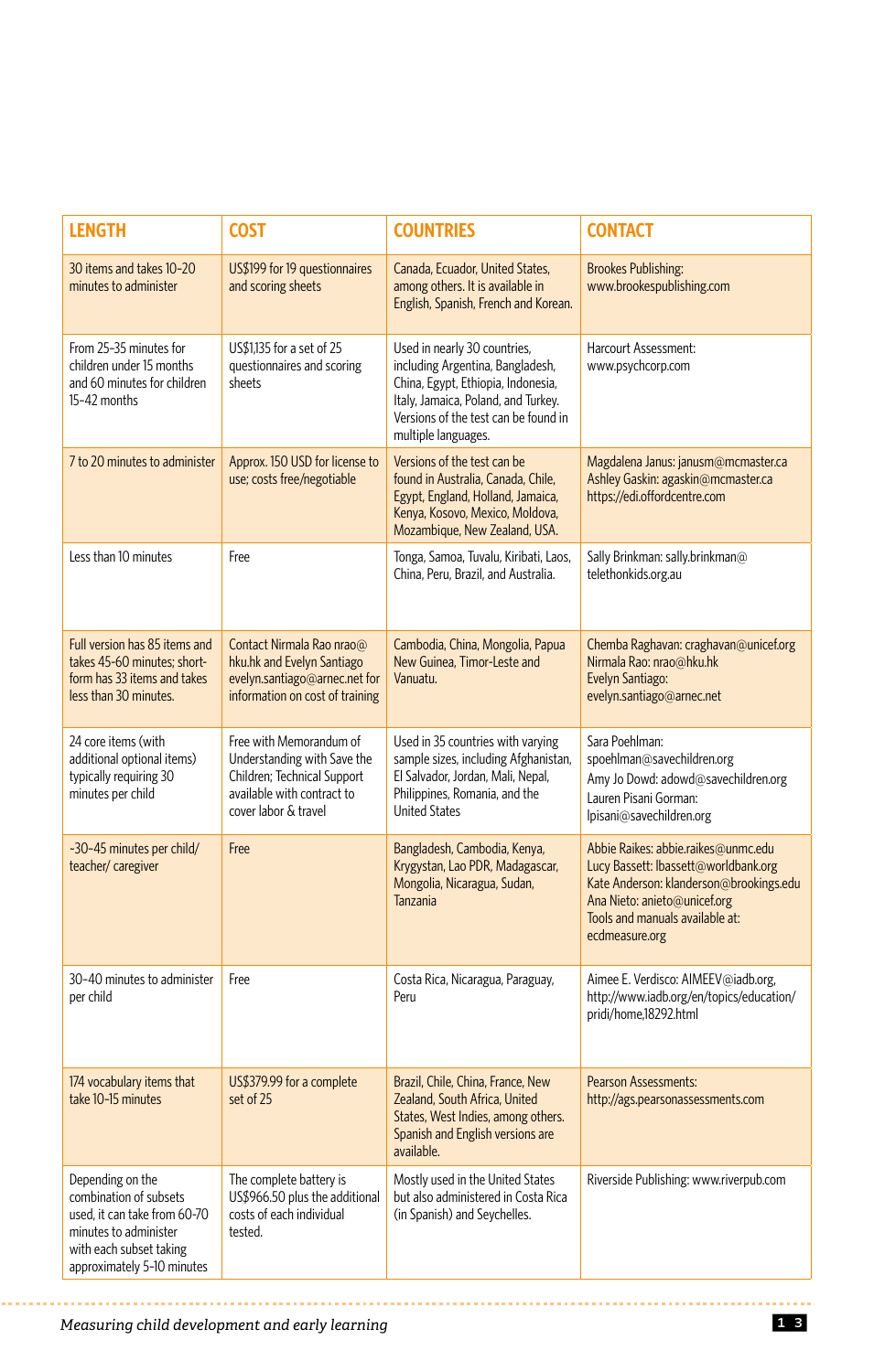#### **ANNEX 2 Measure of Development of Early Learning (MODEL)**

The Measure of Development of Early Learning (MODEL) was developed by the Measuring Early Learning Quality and Outcomes (MELQO) initiative. This initiative was led by the World Bank, UNICEF, UNESCO, and the Center for Universal Education at the Brookings Institution and included experts and partners from around the world. MODEL was developed through a consultative process, drawing on the best experiences and tools for measuring child development and early learning to date.

The primary purpose of MODEL is to support the measurement of groups of children, for example at the population level. Along with MODEL, another module, Measure of Early Learning Environments (MELE) was developed through MELQO to measure the quality of early learning center-based services. Beyond their use in specific country contexts, the MELQO modules were designed to have sufficient comparability across countries.

MODEL contains items indexing early literacy, mathematics, and executive function, and for the teacher/caregiver report it includes items on socio-emotional development. MODEL includes both a direct assessment module, which requires trained direct observers to assess the children; and a teacher/caregiver report module based on surveys with teachers and/or caregivers. The modules are designed to work together: the direct assessment module provides information on children's early learning, while the teacher/caregiver modules provide insight into children's behavior in school and at home. The caregiver modules provide insight into children's family backgrounds and home learning environments. MODEL measures cognitive, language, and executive function skills, as well as socio-emotional development.

To date, MODEL has been piloted in Bangladesh, Cambodia, Colombia, Kenya, Laos PDR, Madagascar, Mongolia, Sudan, and Tanzania, with more countries (e.g., Nicaragua) in the early stages or joining soon. The content of the assessment is drawn from existing assessments, so it bears similarities with items from many of the tools profiled in Annex 2, including: ASQ, EDI, IDELA, PRIDI, among others. In addition, MODEL is aligned to the Early Grade Reading Assessment (EGRA) and the Early Grade Math Assessment (EGMA).

Ideally, MODEL could be used to present a nationally representative distribution of child development, which could then inform policy planning and budgeting, including resource allocations, curriculum design and teacher training programs, and ongoing monitoring of children's development.

The modules, along with manuals, guides, and other resources, are available upon request.

i Note that the MELQO initiative also developed a module, called the Measure of Early Learning Environments (MELE), to assess the quality of early learning environments. The two modules (MODEL and MELE) are complementary and are both meant to be adapted to align with national systems and standards and to be used to inform policy decisions to improve early childhood development.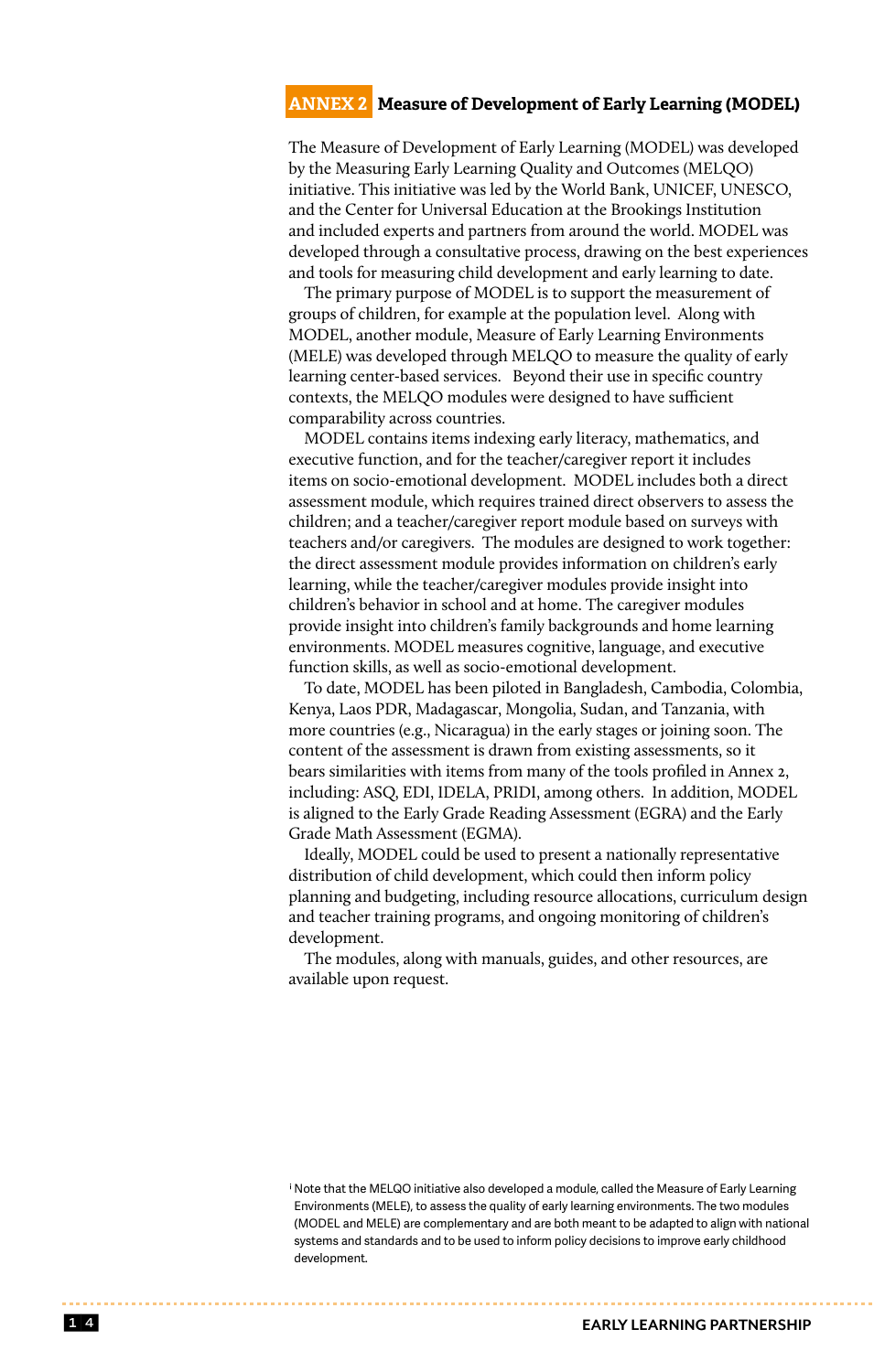